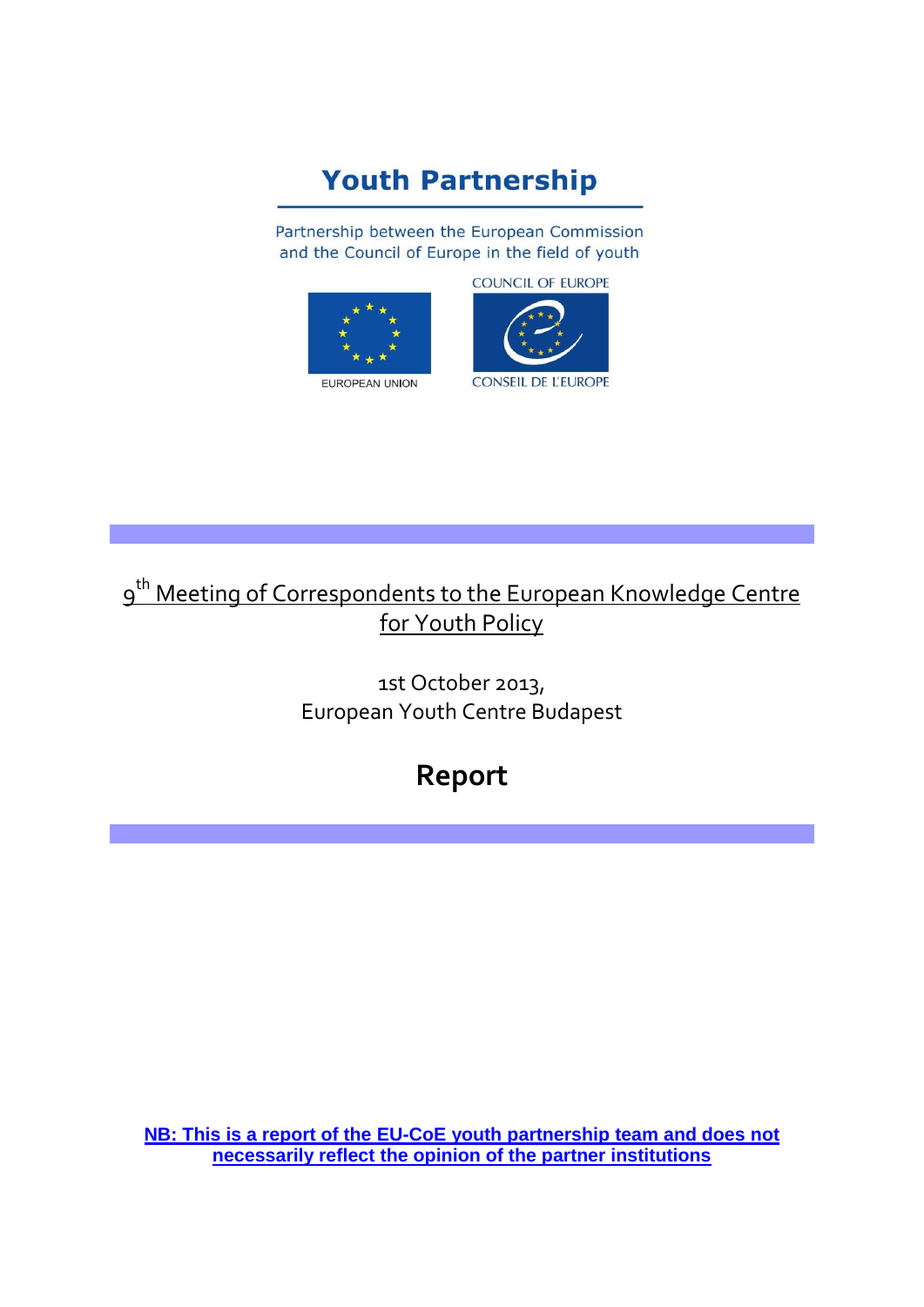#### **PROGRAMME**

09h00 JOINT Opening of the meeting and welcome by the European Commission and the Council of Europe (Karin Lopatta-Loibl, European Commission and Olaf Köndgen, Council of Europe)

Updates from both institutions on new developments and current discussions for the future of their partnership in the field of youth

Update from the side of the EU-CoE youth partnership team

09h45 Coffee break

- 10h15 Separate (PEYR/EKCYP) stock taking evaluation and recommendations for the future
- 11h45 JOINT reporting and concluding session

12h30 Lunch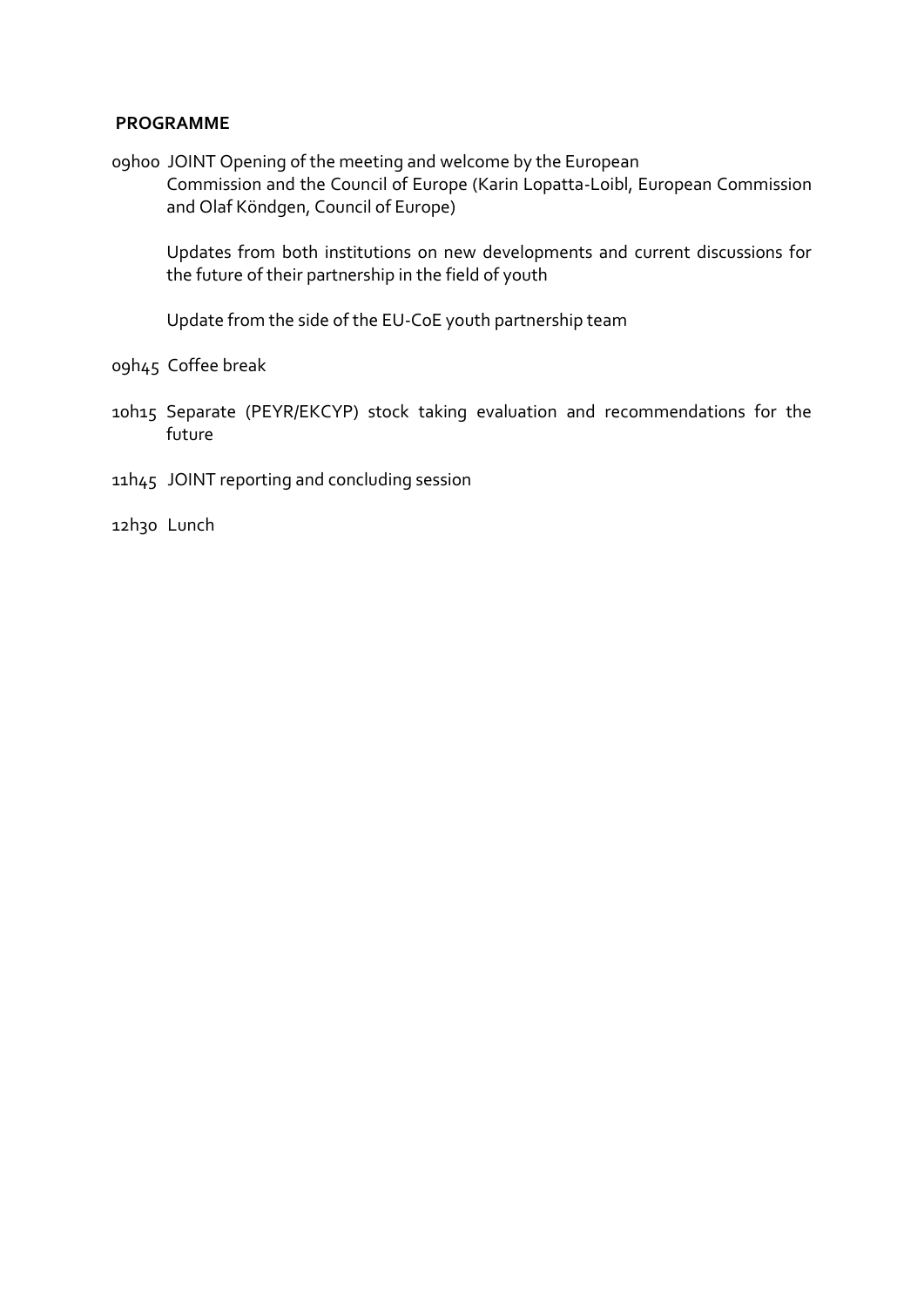## **PARTICIPANTS**

#### PEYR members:

Manfred ZENTNER (Austria), Filipp COUSSEE (Belgium), Siyka KOVACHEVA (Bulgaria), Dunja POTOCNIK (Croatia), Marti TARU (Estonia), Bence SÁGVÁRI (Hungary), Maurice DEVLIN (Ireland), Barbara Giovana BELLO (Italy), Ilze TRAPINCIERE (LATVIA), Charles BERG (Luxembourg), Lihong HUANG (NORWAY), Ewa KRZAKLEWSKA (Poland), Magda NICO (Portugal), Sladjana PETKOVIC (Serbia), Robert THOMSON (Switzerland), Kateryna SHALAYEVA (Ukraine), Leena SUURPÄÄ (Finland), Beatrix NIEMEYER (Germany) and Erik ÅMNA (Sweden).

EKCYP correspondents: David HAYRAPETYAN (Armenia), Manfred ZENTNER (Austria), Tineke VAN DE WALLE, Lieve BRADT (both Belgium), Petyo KANEV (Bulgaria), Marti TARU (Estonia), Minna KIETÄVÄINEN (Finland), Solange FOURCOUX (France), Edit VERES (Hungary), Maurice DEVLIN (Ireland), Gints KLASONS (Latvia), Andreas HEINEN (Luxembourg), Miriam TEUMA (Malta), Bojana BULATOVIĆ (Montenegro), Lihong HUANG (NORWAY), Ewa KRZAKLEWSKA (Poland), Carlos PEREIRA, Sorin MITULESCO, Jana VLAJKOVIC (Serbia) Jana MIHALIKOVA (Slovak Republic), Natalia DIAZ SANTIN (Spain), Idah KLINT (Sweden), Tulin SENER (Turkey), Alexander KIRKOVSKI (The Former Yugoslav Republic of Macedonia) and Katheryna PIKHOTA (Ukraine).

European Commission: Karin LOPATTA-LOIBL ,DG EAC, Youth Policy Unit

Council of Europe: Olaf KONDGEN, Executive Director of the European Youth Centre Budapest

EU-CoE youth partnership team: Marta MEDLINSKA, Philipp BOETZELEN, Srd KISEVIC, Hanjo SCHILD

## **Meeting report**

## **I. Updates**

Representatives from Council of Europe and the European Commission underlined the relevance of the EU-CoE youth partnership team, specifically concerning the production and provision of knowledge on youth. It is envisaged that the partnership will play an increasing role in this respect in the future. A short update was then given on the respective developments in both institutions. Among other elements, the publication of the Council of Europe youth policy review on Ukraine (expected for late Autumn) as well as the forthcoming study on value of youth work launched by the European Commission were mentioned.

Regarding the future of the EU-CoE youth partnership, Marta Medlinska referred to the ongoing positive discussions between the two institutions and said that further details would be known following the Partnership Management Board in the next month or two.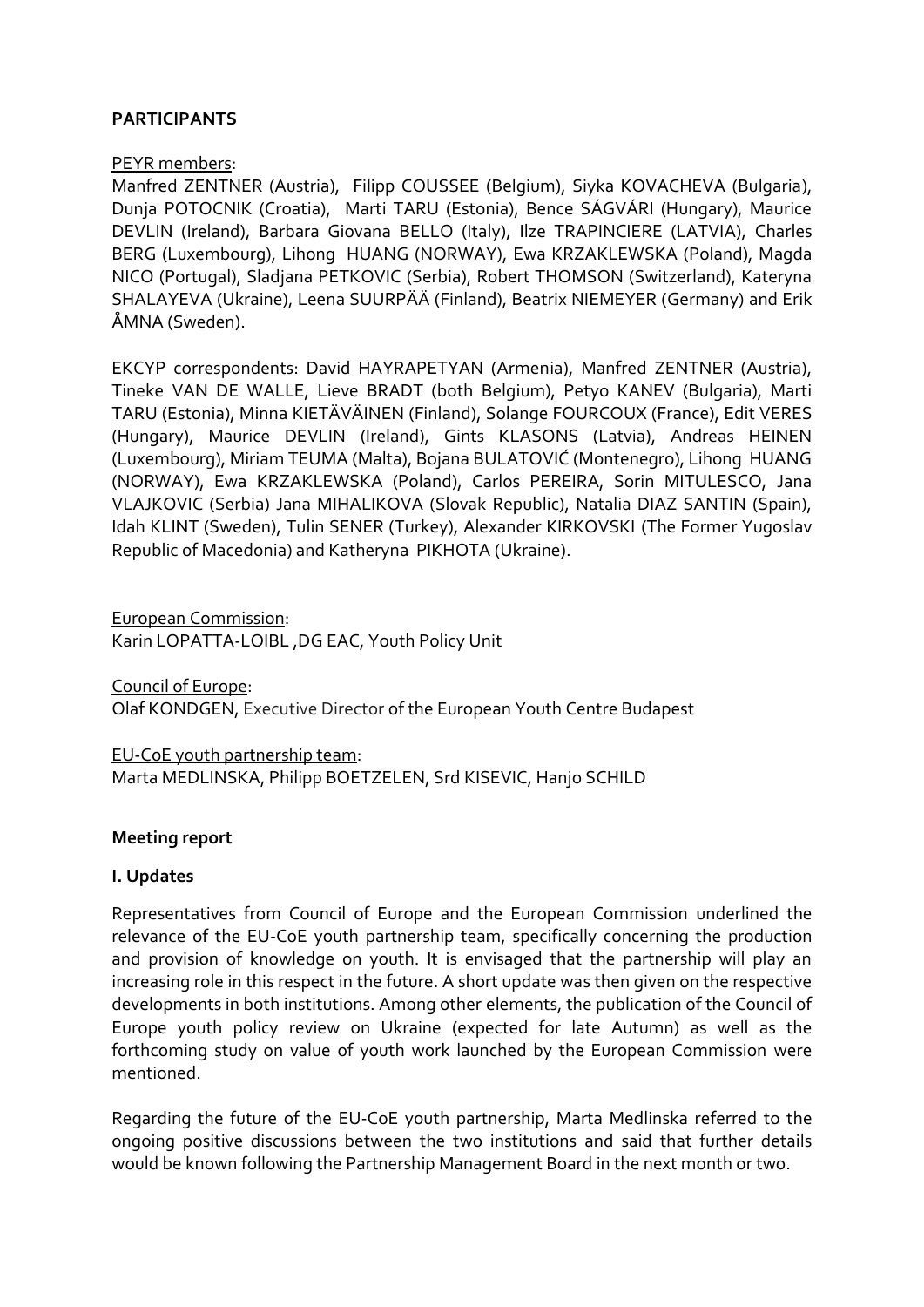Philipp Boetzelen and Srd Kisevic informed on some of the main achievements of EKCYP and PEYR respectively since the last meeting in 2012.

## **II. Separate (PEYR/EKCYP) stock taking evaluation and recommendations for the future**

## **EKCYP correspondents**

The EKCYP correspondents met afterwards separately and exchanged in working groups on their positions vis-à-vis three key questions related to the future of EKCYP. Results of the discussions were then presented to the representative of the European Commission in a joint session with members of the Pool of European Youth Researchers.

## *A) Added value of EKCYP correspondents network and proposals for improvements*

Positive points:

- EKCYP country information stimulates the production of youth knowledge on the national level, contact between country correspondents and within a country, also across policy domains;
- EKCYP is the only place where information on national youth policies in countries around Europe is provided systematically and in English;
- EKCYP enables correspondents to get in contact with (and learn from) correspondents in other countries and with youth related professionals in their own country (including from other sectors such as welfare etc.).

Challenges (from the providers/correspondents perspective):

- Depending on the affiliation of the correspondent relations with relevant state administrations are sometimes complicated and there exist different opinions on information to be reported on national youth policies.
- Ensuring government/administration's support for the correspondents' work by providing information which is relevant to Member States.

Improvements to be considered:

- Provide further and more updated information on national youth policies to allow for country comparisons and peer learning;
- Ensure transparency concerning information contained in questionnaires and country sheets: sources should always be mentioned.

## *B) Proposal of EKCYP thematic tutors to edit and update thematic sections*

Positive:

- Assigning the responsibility for updates of thematic sections to external experts (PEYR, correspondents or other) would be an efficient way to provide updated thematic information in an ongoing basis;
- Thematic tutors could consult EKCYP-correspondents related to their tasks and support thematic activities of the EU-CoE youth partnership;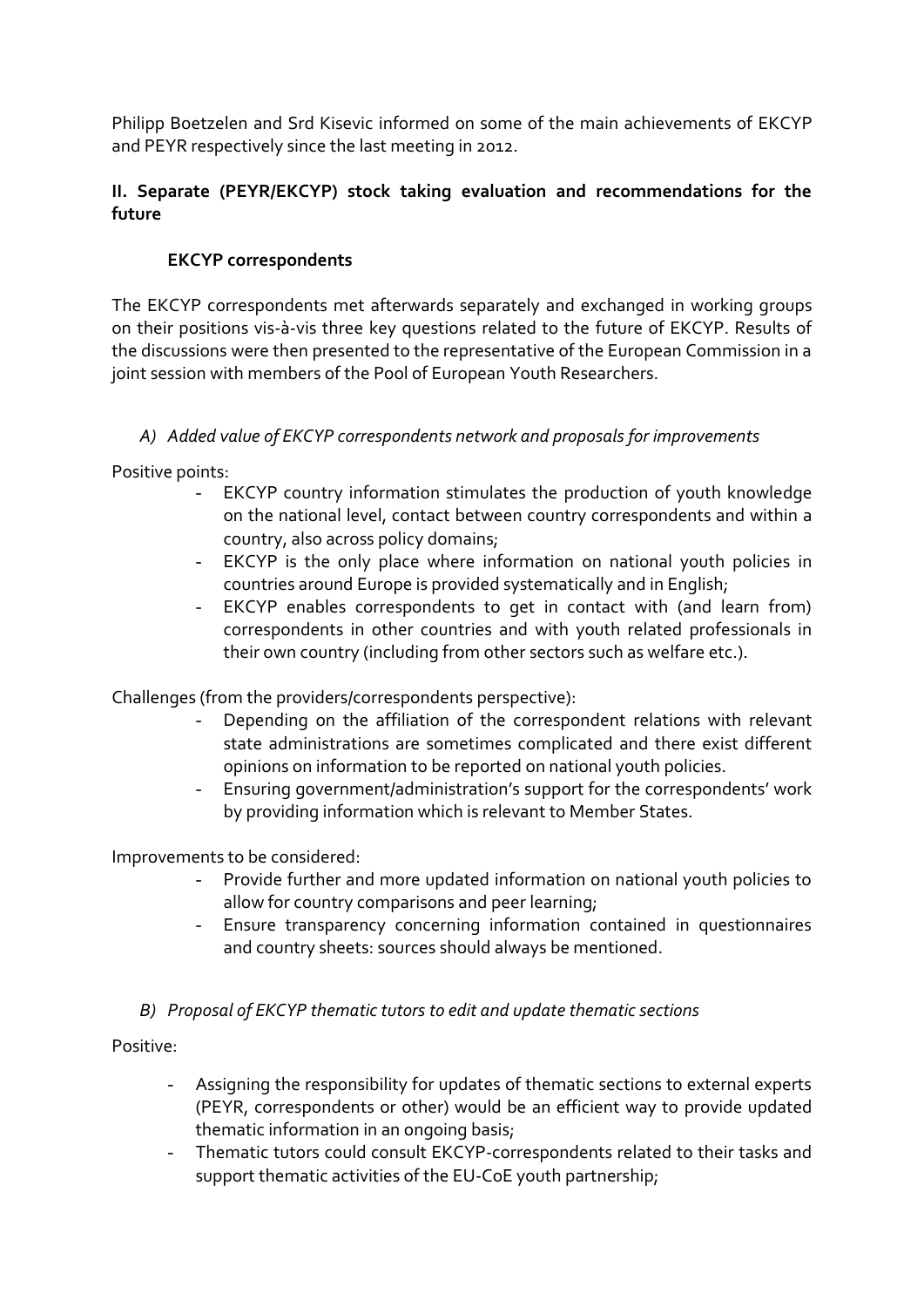By giving a face to knowledge provided in thematic section visibility of EKCYP would be enhanced.

#### Negative:

- Creation of an additional structure should be avoided.
- C) What could EKCYP learn from initiatives at the national level (without neglecting the complexity of the European level)?
	- Communication between research and policy is facilitated by the presence of a clear mandate regarding the commissioning of research on the national level;
	- Strong internet presence including interactive communication channels and video streaming;
	- Additional knowledge dissemination tools such as electronic newsletters and dedicated internet fora.

## **Pool of European Youth Researchers (PEYR)**

\_\_\_\_\_\_\_\_\_\_\_\_\_\_\_\_\_\_\_\_\_\_\_\_\_\_\_\_\_\_\_\_\_\_\_\_\_\_\_\_\_

The feedback of Pool members concerning three main groups of challenges for the future:

## Future of PEYR

- Reflect on whether PEYR should have a group identity? A steering group? Should PEYR members sometimes work in small groups / teams on a single topic or issue? This would allow for interdisciplinary input.
- PEYR's role in the policy cycle needs to be better formulated. It would be useful to involve PEYR by partner institutions in their "kitchen talks" when policies/initiatives are discussed at the very beginning.
- Partner institutions might want to prioritise PEYR for certain projects over private companies/consultancies.
- Achieve better link between PEYR and NGOs/practitioners.
- There should be one specific topic for annual meetings (e.g. migration) again to allow for interdisciplinary input.
- PEYR numbers should remain constant, but besides the Pool there could be another group of external experts ('satellites') who can contribute ad hoc.
- Additional expertise is needed in the Pool (IT internet/media topics, migration, environment…).
- There is a need to renew the group, but also allow for continuity. Perhaps half of the Pool should be changed?
- Geographical coverage should remain wide. Having researchers from Eastern Europe, as well as those who can speak French (for North Africa co-operation) is an advantage.